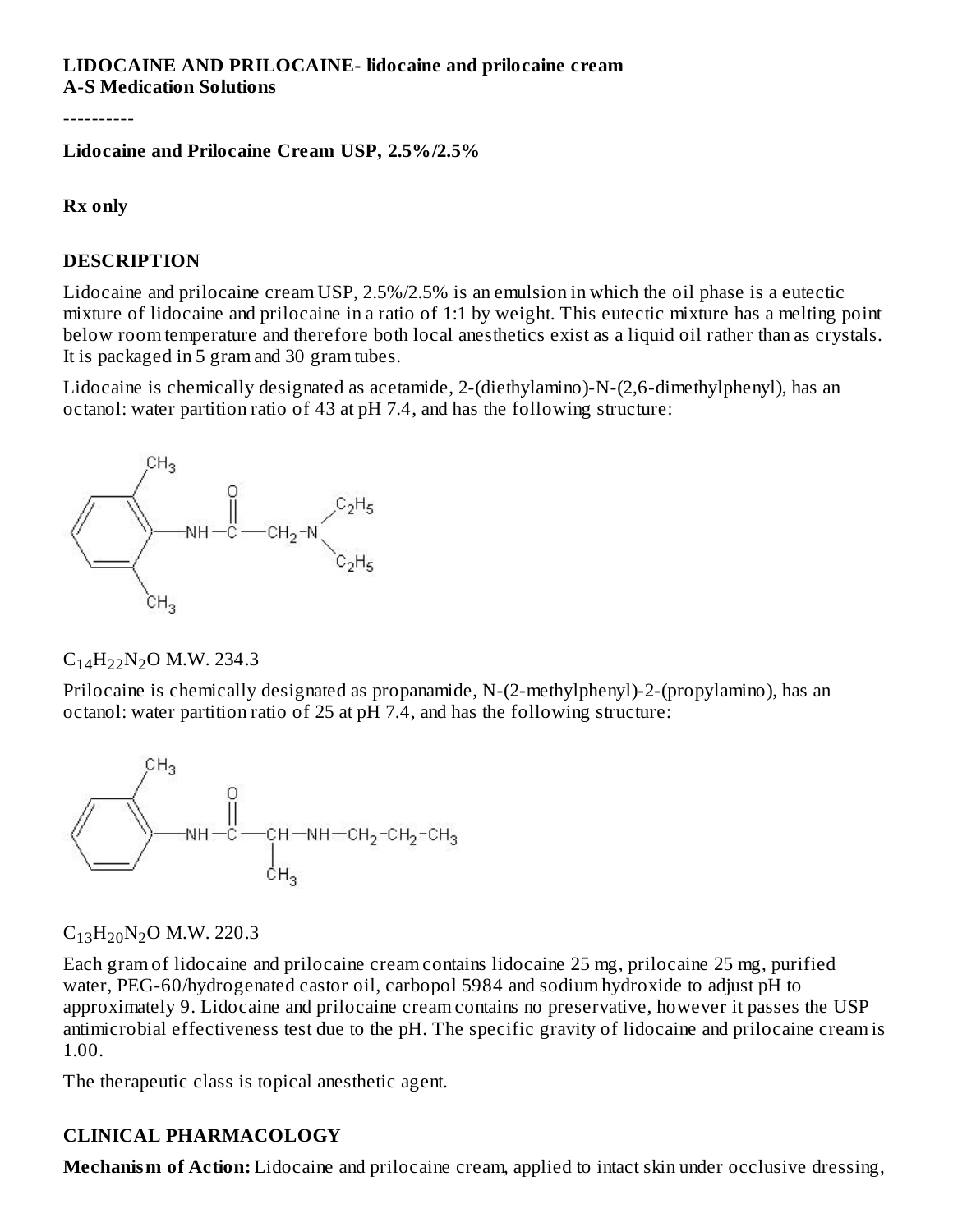provides dermal analgesia by the release of lidocaine and prilocaine from the cream into the epidermal and dermal layers of the skin and by the accumulation of lidocaine and prilocaine in the vicinity of dermal pain receptors and nerve endings. Lidocaine and prilocaine are amide-type local anesthetic agents. Both lidocaine and prilocaine stabilize neuronal membranes by inhibiting the ionic fluxes required for the initiation and conduction of impulses, thereby effecting local anesthetic action.

The onset, depth and duration of dermal analgesia on intact skin provided by lidocaine and prilocaine cream depends primarily on the duration of application. To provide sufficient analgesia for clinical procedures such as intravenous catheter placement and venipuncture, lidocaine and prilocaine cream should be applied under an occlusive dressing for at least 1 hour. To provide dermal analgesia for clinical procedures such as split skin graft harvesting, lidocaine and prilocaine cream should be applied under occlusive dressing for at least 2 hours. Satisfactory dermal analgesia is achieved 1 hour after application, reaches maximum at 2 to 3 hours, and persists for 1 to 2 hours after removal. Absorption from the genital mucosa is more rapid and onset time is shorter (5 to 10 minutes) than after application to intact skin. After a 5 to 10 minute application of lidocaine and prilocaine cream to female genital mucosa, the average duration of effective analgesia to an argon laser stimulus (which produced a sharp, pricking pain) was 15 to 20 minutes (individual variations in the range of 5 to 45 minutes).

Dermal application of lidocaine and prilocaine cream may cause a transient, local blanching followed by a transient, local redness or erythema.

# *Pharmacokinetics*

Lidocaine and prilocaine cream is a eutectic mixture of lidocaine 2.5% and prilocaine 2.5% formulated as an oil in water emulsion. In this eutectic mixture, both anesthetics are liquid at room temperature (see DESCRIPTION) and the penetration and subsequent systemic absorption of both prilocaine and lidocaine are enhanced over that which would be seen if each component in crystalline form was applied separately as a 2.5% topical cream.

*Absorption:* The amount of lidocaine and prilocaine systemically absorbed from lidocaine and prilocaine cream is directly related to both the duration of application and to the area over which it is applied. In two pharmacokinetic studies, 60 g of lidocaine and prilocaine cream (1.5 g lidocaine and 1.5 g prilocaine) was applied to 400 cm<sup>2</sup> of intact skin on the lateral thigh and then covered by an occlusive dressing. The subjects were then randomized such that one-half of the subjects had the occlusive dressing and residual cream removed after 3 hours, while the remainder left the dressing in place for 24 hours. The results from these studies are summarized below.

# **TABLE 1**

### **Absorption of Lidocaine and Prilocaine from Lidocaine and Prilocaine Cream: Normal Volunteers (N=16)**

| <b>Lidocaine and Prilocaine</b><br>$C$ ream $(g)$ | Area<br>$\rm (cm^2)$ | Time On<br>(hrs) | Drug Content   Absorbed<br>(mg) | (mg) | $C_{\rm max}$<br>(mcg/mL) | т.<br>⊥ max<br>(hr) |
|---------------------------------------------------|----------------------|------------------|---------------------------------|------|---------------------------|---------------------|
| 60                                                | 400                  |                  | lidocaine 1500                  | 54   | 0.12                      |                     |
|                                                   |                      |                  | prilocaine<br>1500              | 92   | 0.07                      |                     |
| 60                                                | 400                  | $24*$            | lidocaine 1500                  | 243  | 0.28                      | 10                  |
|                                                   |                      |                  | prilocaine<br>1500              | 503  | 0.14                      | 10                  |

\*Maximum recommended duration of exposure is 4 hours.

When 60 g of lidocaine and prilocaine cream was applied over 400  $\rm cm^2$  for 24 hours, peak blood levels of lidocaine are approximately 1/20 the systemic toxic level. Likewise, the maximum prilocaine level is about 1/36 the toxic level. In a pharmacokinetic study, lidocaine and prilocaine cream was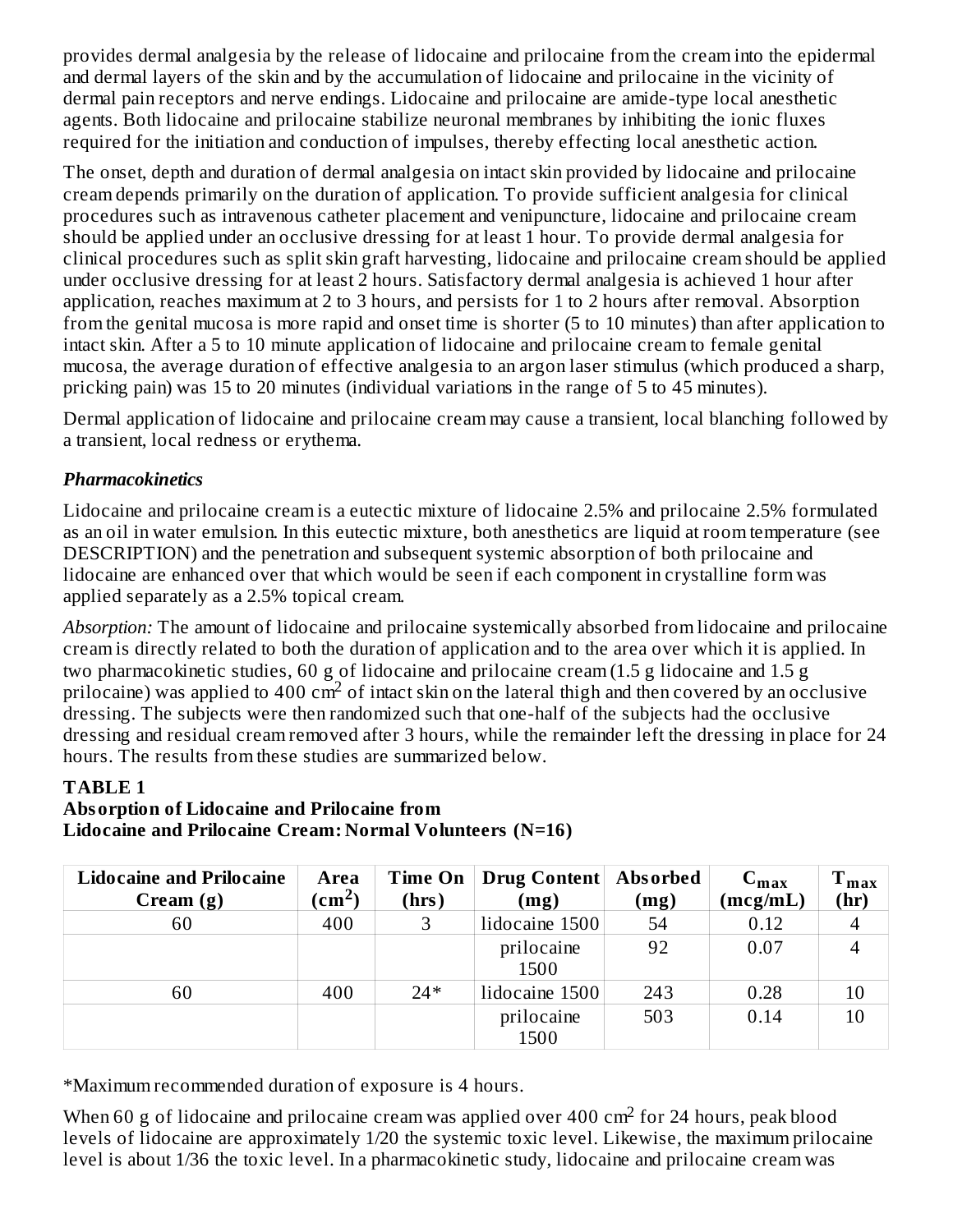applied to penile skin in 20 adult male patients in doses ranging from 0.5 g to 3.3 g for 15 minutes. Plasma concentrations of lidocaine and prilocaine following lidocaine and prilocaine cream application in this study were consistently low (2.5 to 16 ng/mL for lidocaine and 2.5 to 7 ng/mL for prilocaine). The application of lidocaine and prilocaine cream to broken or inflamed skin, or to 2,000 cm<sup>2</sup> or more of skin where more of both anesthetics are absorbed, could result in higher plasma levels that could, in susceptible individuals, produce a systemic pharmacologic response.

The absorption of lidocaine and prilocaine cream applied to genital mucous membranes was studied in two open-label clinical trials. Twenty-nine patients received 10 g of lidocaine and prilocaine cream applied for 10 to 60 minutes in the vaginal fornices. Plasma concentrations of lidocaine and prilocaine following lidocaine and prilocaine cream application in these studies ranged from 148 to 641 ng/mL for lidocaine and 40 to 346 ng/mL for prilocaine and time to reach maximum concentration  $\rm(t_{max})$  ranged from 21 to 125 minutes for lidocaine and from 21 to 95 minutes for prilocaine. These levels are well below the concentrations anticipated to give rise to systemic toxicity (approximately 5000 ng/mL for lidocaine and prilocaine).

*Distribution:* When each drug is administered intravenously, the steady-state volume of distribution is 1.1 to 2.1 L/kg (mean 1.5,  $\pm$ 0.3 SD, n=13) for lidocaine and is 0.7 to 4.4 L/kg (mean 2.6,  $\pm$ 1.3 SD, n=13) for prilocaine. The larger distribution volume for prilocaine produces the lower plasma concentrations of prilocaine observed when equal amounts of prilocaine and lidocaine are administered. At concentrations produced by application of lidocaine and prilocaine cream, lidocaine is approximately 70% bound to plasma proteins, primarily alpha-1-acid glycoprotein. At much higher plasma concentrations (1 to 4 mcg/mL of free base) the plasma protein binding of lidocaine is concentration dependent. Prilocaine is 55% bound to plasma proteins. Both lidocaine and prilocaine cross the placental and blood brain barrier, presumably by passive diffusion.

*Metabolism:* It is not known if lidocaine or prilocaine are metabolized in the skin. Lidocaine is metabolized rapidly by the liver to a number of metabolites including monoethylglycinexylidide (MEGX) and glycinexylidide (GX), both of which have pharmacologic activity similar to, but less potent than that of lidocaine. The metabolite, 2,6-xylidine, has unknown pharmacologic activity. Following intravenous administration, MEGX and GX concentrations in serum range from 11 to 36% and from 5 to 11% of lidocaine concentrations, respectively. Prilocaine is metabolized in both the liver and kidneys by amidases to various metabolites including *ortho*-toluidine and N-n-propylalanine. It is not metabolized by plasma esterases. The *ortho*-toluidine metabolite has been shown to be carcinogenic in several animal models (see Carcinogenesis subsection of PRECAUTIONS). In addition, *ortho*-toluidine can produce methemoglobinemia following systemic doses of prilocaine approximating 8 mg/kg (see ADVERSE REACTIONS). Very young patients, patients with glucose-6-phosphate dehydrogenase deficiencies and patients taking oxidizing drugs such as antimalarials and sulfonamides are more susceptible to methemoglobinemia (see Methemoglobinemia subsection of PRECAUTIONS).

*Elimination:* The terminal elimination half-life of lidocaine from the plasma following IV administration is approximately 65 to 150 minutes (mean 110, ±24 SD, n=13). More than 98% of an absorbed dose of lidocaine can be recovered in the urine as metabolites or parent drug. The systemic clearance is 10 to 20 mL/min/kg (mean 13, ±3 SD, n=13). The elimination half-life of prilocaine is approximately 10 to 150 minutes (mean 70, ±48 SD, n=13). The systemic clearance is 18 to 64 mL/min/kg (mean 38, ±15 SD, n=13). During intravenous studies, the elimination half-life of lidocaine was statistically significantly longer in elderly patients (2.5 hours) than in younger patients (1.5 hours). No studies are available on the intravenous pharmacokinetics of prilocaine in elderly patients.

*Pediatrics:* Some pharmacokinetic (PK) data are available in infants (1 month to <2 years old) and children (2 to <12 years old). One PK study was conducted in 9 full-term neonates (mean age: 7 days and mean gestational age: 38.8 weeks). The study results show that neonates had comparable plasma lidocaine and prilocaine concentrations and blood methemoglobin concentrations as those found in previous pediatric PK studies and clinical trials. There was a tendency towards an increase in methemoglobin formation. However, due to assay limitations and very little amount of blood that could be collected from neonates, large variations in the above reported concentrations were found.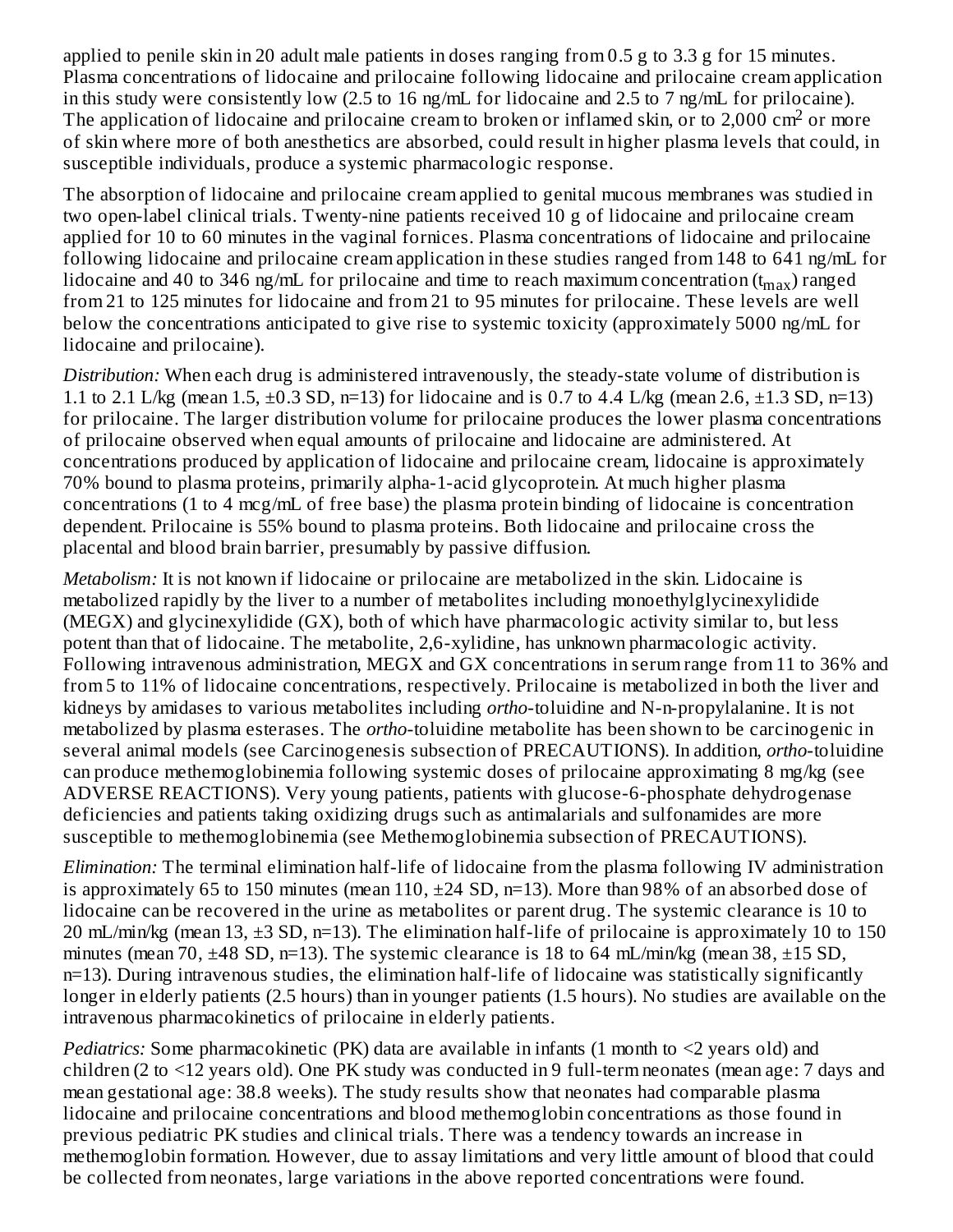*Special Populations:* No specific PK studies were conducted. The half-life may be increased in cardiac or hepatic dysfunction. Prilocaine's half-life also may be increased in hepatic or renal dysfunction since both of these organs are involved in prilocaine metabolism.

# **CLINICAL STUDIES**

Lidocaine and prilocaine cream application in adults prior to IV cannulation or venipuncture was studied in 200 patients in four clinical studies in Europe. Application for at least 1 hour provided significantly more dermal analgesia than placebo cream or ethyl chloride. Lidocaine and prilocaine cream was comparable to subcutaneous lidocaine, but was less efficacious than intradermal lidocaine. Most patients found lidocaine and prilocaine cream treatment preferable to lidocaine infiltration or ethyl chloride spray.

Lidocaine and prilocaine cream was compared with 0.5% lidocaine infiltration prior to skin graft harvesting in one open label study in 80 adult patients in England. Application of lidocaine and prilocaine cream for 2 to 5 hours provided dermal analgesia comparable to lidocaine infiltration.

Lidocaine and prilocaine cream application in children was studied in seven non-US studies (320 patients) and one US study (100 patients). In controlled studies, application of lidocaine and prilocaine cream for at least 1 hour with or without presurgical medication prior to needle insertion provided significantly more pain reduction than placebo. In children under the age of seven years, lidocaine and prilocaine cream was less effective than in older children or adults.

Lidocaine and prilocaine cream was compared with placebo in the laser treatment of facial port-wine stains in 72 pediatric patients (ages 5-16). Lidocaine and prilocaine cream was effective in providing pain relief during laser treatment.

Lidocaine and prilocaine cream alone was compared to lidocaine and prilocaine cream followed by lidocaine infiltration and lidocaine infiltration alone prior to cryotherapy for the removal of male genital warts. The data from 121 patients demonstrated that lidocaine and prilocaine cream was not effective as a sole anesthetic agent in managing the pain from the surgical procedure. The administration of lidocaine and prilocaine cream prior to lidocaine infiltration provided significant relief of discomfort associated with local anesthetic infiltration and thus was effective in the overall reduction of pain from the procedure only when used in conjunction with local anesthetic infiltration of lidocaine.

Lidocaine and prilocaine cream was studied in 105 full term neonates (gestational age: 37 weeks) for blood drawing and circumcision procedures. When considering the use of lidocaine and prilocaine cream in neonates, the primary concerns are the systemic absorption of the active ingredients and the subsequent formation of methemoglobin. In clinical studies performed in neonates, the plasma levels of lidocaine, prilocaine, and methemoglobin were not reported in a range expected to cause clinical symptoms.

Local dermal effects associated with lidocaine and prilocaine cream application in these studies on intact skin included paleness, redness and edema and were transient in nature (see ADVERSE REACTIONS).

The application of lidocaine and prilocaine cream on genital mucous membranes for minor, superficial surgical procedures (e.g., removal of condylomata acuminata) was studied in 80 patients in a placebocontrolled clinical trial (60 patients received lidocaine and prilocaine cream and 20 patients received placebo). Lidocaine and prilocaine cream (5 to 10 g) applied between 1 and 75 minutes before surgery, with a median time of 15 minutes, provided effective local anesthesia for minor superficial surgical procedures. The greatest extent of analgesia, as measured by VAS scores, was attained after 5 to 15 minutes' application. The application of lidocaine and prilocaine cream to genital mucous membranes as pretreatment for local anesthetic infiltration was studied in a double-blind, placebo-controlled study in 44 female patients (21 patients received lidocaine and prilocaine cream and 23 patients received placebo) scheduled for infiltration prior to a surgical procedure of the external vulva or genital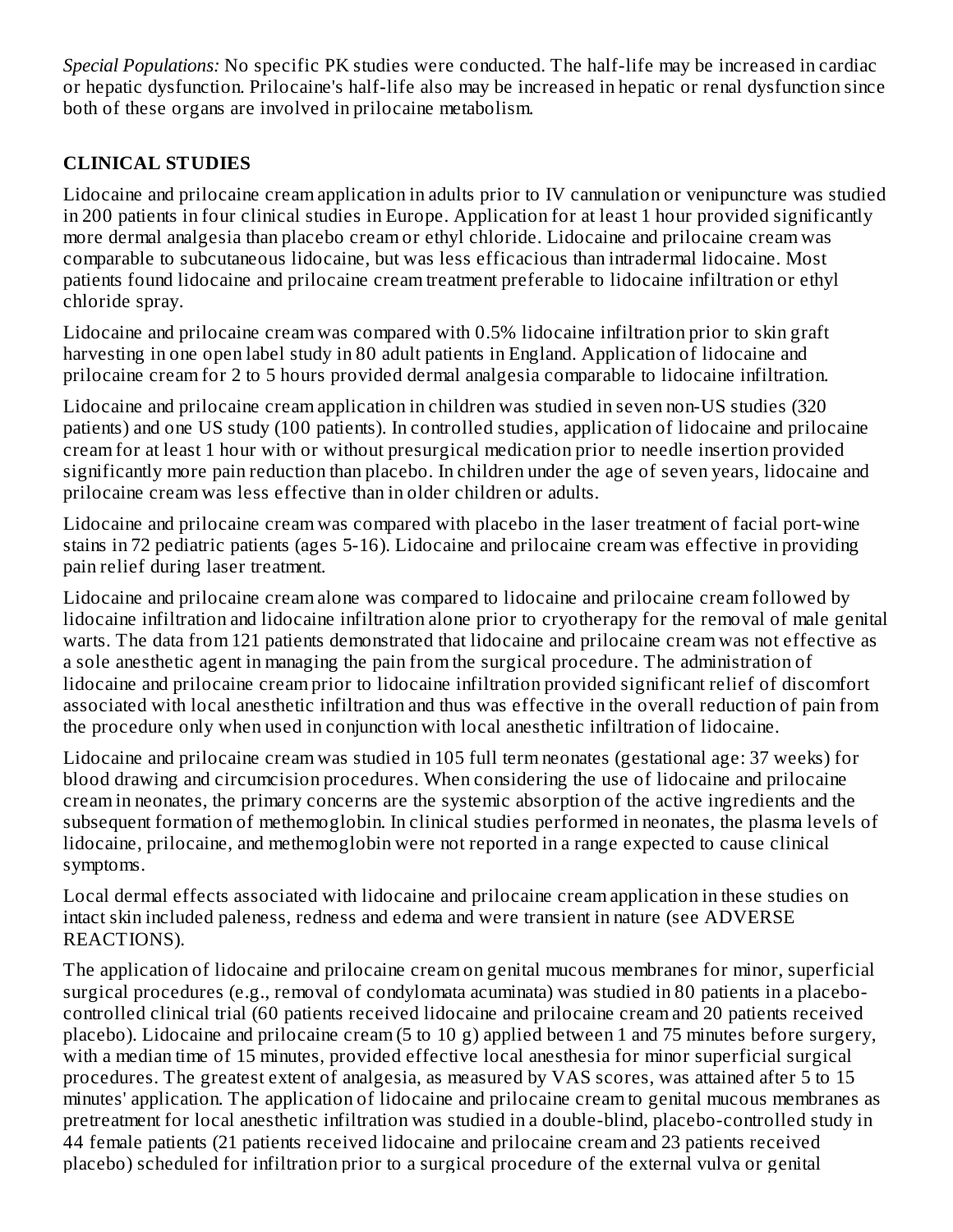mucosa. Lidocaine and prilocaine cream applied to the genital mucous membranes for 5 to 10 minutes resulted in adequate topical anesthesia for local anesthetic injection.

**Individualization of Dos e:** The dose of lidocaine and prilocaine cream which provides effective analgesia depends on the duration of the application over the treated area.

All pharmacokinetic and clinical studies employed a thick layer of lidocaine and prilocaine cream (1 to  $2$  g/10 cm<sup>2</sup>). The duration of application prior to venipuncture was 1 hour. The duration of application prior to taking split thickness skin grafts was 2 hours. Although a thinner application may be efficacious, such has not been studied and may result in less complete analgesia or a shorter duration of adequate analgesia.

The systemic absorption of lidocaine and prilocaine is a side effect of the desired local effect. The amount of drug absorbed depends on surface area and duration of application. The systemic blood levels depend on the amount absorbed and patient size (weight) and rate of systemic drug elimination. Long duration of application, large treatment area, small patients, or impaired elimination may result in high blood levels. The systemic blood levels are typically a small fraction (1/20 to 1/36) of the blood levels which produce toxicity. TABLE 2 which follows gives maximum recommended doses, application areas and application times for infants and children.

## **TABLE 2**

#### **Lidocaine and Prilocaine Cream Maximum Recommended Dos e, Application Area, and Application Time by Age and Weight\***

| <b>Requirements</b>                         | Age and Body Weight   Maximum Total Dose of Lidocaine<br>and Prilocaine Cream | <b>Maximum</b><br><b>Application</b><br>Area** | <b>Maximum</b><br><b>Application Time</b> |
|---------------------------------------------|-------------------------------------------------------------------------------|------------------------------------------------|-------------------------------------------|
| 0 up to 3 months or $<$ 5<br>kg             | 1g                                                                            | $10 \text{ cm}^2$                              | 1 hour                                    |
| 3 up to 12 months and $>$<br>$5 \text{ kg}$ | 2g                                                                            | $20 \text{ cm}^2$                              | 4 hours                                   |
| 1 to 6 years and $>$ 10 kg                  | 10 g                                                                          | $100 \text{ cm}^2$                             | 4 hours                                   |
| 7 to 12 years and $>$ 20<br>kg              | 20 g                                                                          | $200 \text{ cm}^2$                             | 4 hours                                   |

**For Infants and Children Bas ed on Application to Intact Skin**

Please note: If a patient greater than 3 months old does not meet the minimum weight requirement, the maximum total dose of lidocaine and prilocaine cream should be restricted to that which corresponds to the patient's **weight**.

\*These are broad guidelines for avoiding systemic toxicity in applying lidocaine and prilocaine cream to patients with normal intact skin and with normal renal and hepatic function.

\*\*For more individualized calculation of how much lidocaine and prilocaine may be absorbed, physicians can use the following estimates of lidocaine and prilocaine absorption for children and adults:

The estimated mean ( $\pm$ SD) absorption of lidocaine is 0.045 ( $\pm$ 0.016) mg/cm<sup>2</sup>/hr.

The estimated mean ( $\pm$ SD) absorption of prilocaine is 0.077 ( $\pm$ 0.036) mg/cm<sup>2</sup>/hr.

An IV antiarrhythmic dose of lidocaine is 1 mg/kg (70 mg/70 kg) and gives a blood level of about 1 mcg/mL. Toxicity would be expected at blood levels above 5 mcg/mL. Smaller areas of treatment are recommended in a debilitated patient, a small child or a patient with impaired elimination. Decreasing the duration of application is likely to decrease the analgesic effect.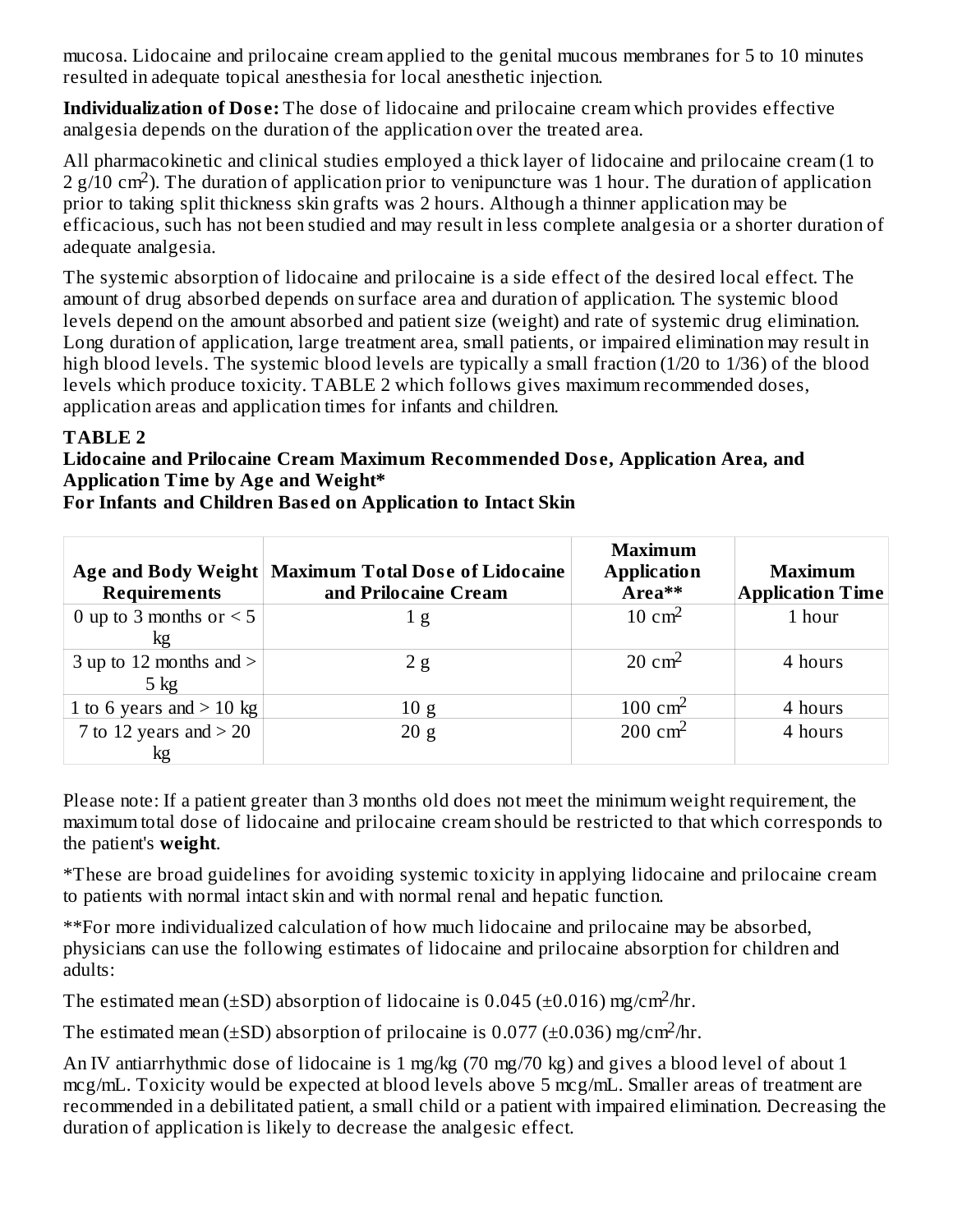### **INDICATIONS AND USAGE**

Lidocaine and prilocaine cream USP, 2.5%/2.5% (a eutectic mixture of lidocaine 2.5% and prilocaine 2.5%) is indicated as a topical anesthetic for use on:

• **normal intact skin** for local analgesia.

• **genital mucous membranes** for superficial minor surgery and as pretreatment for infiltration anesthesia.

Lidocaine and prilocaine cream is not recommended in any clinical situation in which penetration or migration beyond the tympanic membrane into the middle ear is possible because of the ototoxic effects observed in animal studies (see WARNINGS).

## **CONTRAINDICATIONS**

Lidocaine and prilocaine cream is contraindicated in patients with a known history of sensitivity to local anesthetics of the amide type or to any other component of the product.

## **WARNINGS**

Application of lidocaine and prilocaine cream to larger areas or for longer times than those recommended could result in sufficient absorption of lidocaine and prilocaine resulting in serious adverse effects (see Individualization of Dose).

Patients treated with class III anti-arrhythmic drugs (e.g., amiodarone, bretylium, sotalol, dofetilide) should be under close surveillance and ECG monitoring considered, because cardiac effects may be additive.

Studies in laboratory animals (guinea pigs) have shown that lidocaine and prilocaine cream has an ototoxic effect when instilled into the middle ear. In these same studies, animals exposed to lidocaine and prilocaine cream in the external auditory canal only, showed no abnormality. Lidocaine and prilocaine cream should not be used in any clinical situation when its penetration or migration beyond the tympanic membrane into the middle ear is possible.

**Methemoglobinemia:** Lidocaine and prilocaine cream should not be used in those rare patients with congenital or idiopathic methemoglobinemia and in infants under the age of twelve months who are receiving treatment with methemoglobin-inducing agents.

Very young patients or patients with glucose-6-phosphate dehydrogenase deficiencies are more susceptible to methemoglobinemia.

Patients taking drugs associated with drug-induced methemoglobinemia such as sulfonamides, acetaminophen, acetanilid, aniline dyes, benzocaine, chloroquine, dapsone, naphthalene, nitrates and nitrites, nitrofurantoin, nitroglycerin, nitroprusside, pamaquine, para-aminosalicylic acid, phenacetin, phenobarbital, phenytoin, primaquine, quinine, are also at greater risk for developing methemoglobinemia.

There have been reports of significant methemoglobinemia (20 to 30%) in infants and children following excessive applications of lidocaine and prilocaine cream. These cases involved the use of large doses, larger than recommended areas of application, or infants under the age of 3 months who did not have fully mature enzyme systems. In addition, a few of these cases involved the concomitant administration of methemoglobin-inducing agents. Most patients recovered spontaneously after removal of the cream. Treatment with IV methylene blue may be effective if required.

Physicians are cautioned to make sure that parents or other caregivers understand the need for careful application of lidocaine and prilocaine cream, to ensure that the doses and areas of application recommended in TABLE 2 are not exceeded (especially in children under the age of 3 months) and to limit the period of application to the minimum required to achieve the desired anesthesia.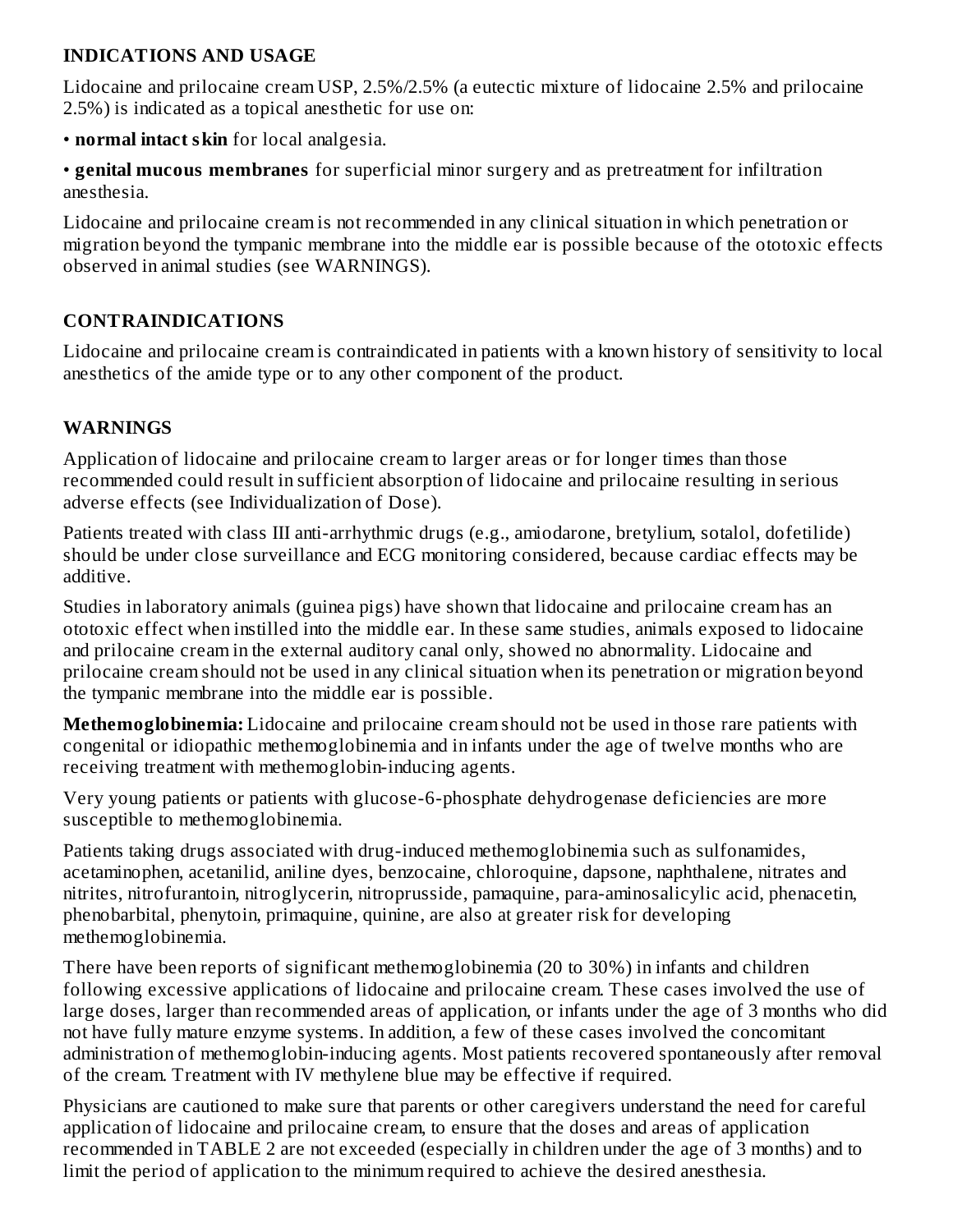Neonates and infants up to 3 months of age should be monitored for Met-Hb levels before, during, and after the application of lidocaine and prilocaine cream, provided the test results can be obtained quickly.

### **PRECAUTIONS**

**General:** Repeated doses of lidocaine and prilocaine cream may increase blood levels of lidocaine and prilocaine. Lidocaine and prilocaine cream should be used with caution in patients who may be more sensitive to the systemic effects of lidocaine and prilocaine including acutely ill, debilitated, or elderly patients.

Lidocaine and prilocaine cream should not be applied to open wounds.

Care should be taken not to allow lidocaine and prilocaine cream to come in contact with the eye because animal studies have demonstrated severe eye irritation. Also the loss of protective reflexes can permit corneal irritation and potential abrasion. Absorption of lidocaine and prilocaine cream in conjunctival tissues has not been determined. If eye contact occurs, immediately wash out the eye with water or saline and protect the eye until sensation returns.

Patients allergic to paraaminobenzoic acid derivatives (procaine, tetracaine, benzocaine, etc.) have not shown cross sensitivity to lidocaine and/or prilocaine, however, lidocaine and prilocaine cream should be used with caution in patients with a history of drug sensitivities, especially if the etiologic agent is uncertain.

Patients with severe hepatic disease, because of their inability to metabolize local anesthetics normally, are at greater risk of developing toxic plasma concentrations of lidocaine and prilocaine.

Lidocaine and prilocaine have been shown to inhibit viral and bacterial growth. The effect of lidocaine and prilocaine cream on **intradermal** injections of **live** vaccines has not been determined.

### *Information for Patients*

When lidocaine and prilocaine cream is used, the patient should be aware that the production of dermal analgesia may be accompanied by the block of all sensations in the treated skin. For this reason, the patient should avoid inadvertent trauma to the treated area by scratching, rubbing, or exposure to extreme hot or cold temperatures until complete sensation has returned.

Lidocaine and prilocaine cream should not be applied near the eyes or on open wounds.

### *Drug Interactions*

Lidocaine and prilocaine cream should be used with caution in patients receiving Class I antiarrhythmic drugs (such as tocainide and mexiletine) since the toxic effects are additive and potentially synergistic.

#### **Prilocaine may contribute to the formation of methemoglobin in patients treated with other drugs known to caus e this condition** (see Methemoglobinemia subsection of WARNINGS).

Specific interaction studies with lidocaine/prilocaine and class III anti-arrhythmic drugs (e.g., amiodarone, bretylium, sotalol, dofetilide) have not been performed, but caution is advised (see WARNINGS).

Should lidocaine and prilocaine cream be used concomitantly with other products containing lidocaine and/or prilocaine, cumulative doses from all formulations must be considered.

### *Carcinogenesis, Mutagenesis, Impairment of Fertility*

*Carcinogenesis:* Long-term studies in animals designed to evaluate the carcinogenic potential of lidocaine and prilocaine have not been conducted.

Metabolites of prilocaine have been shown to be carcinogenic in laboratory animals. In the animal studies reported below, doses or blood levels are compared to the Single Dermal Administration (SDA)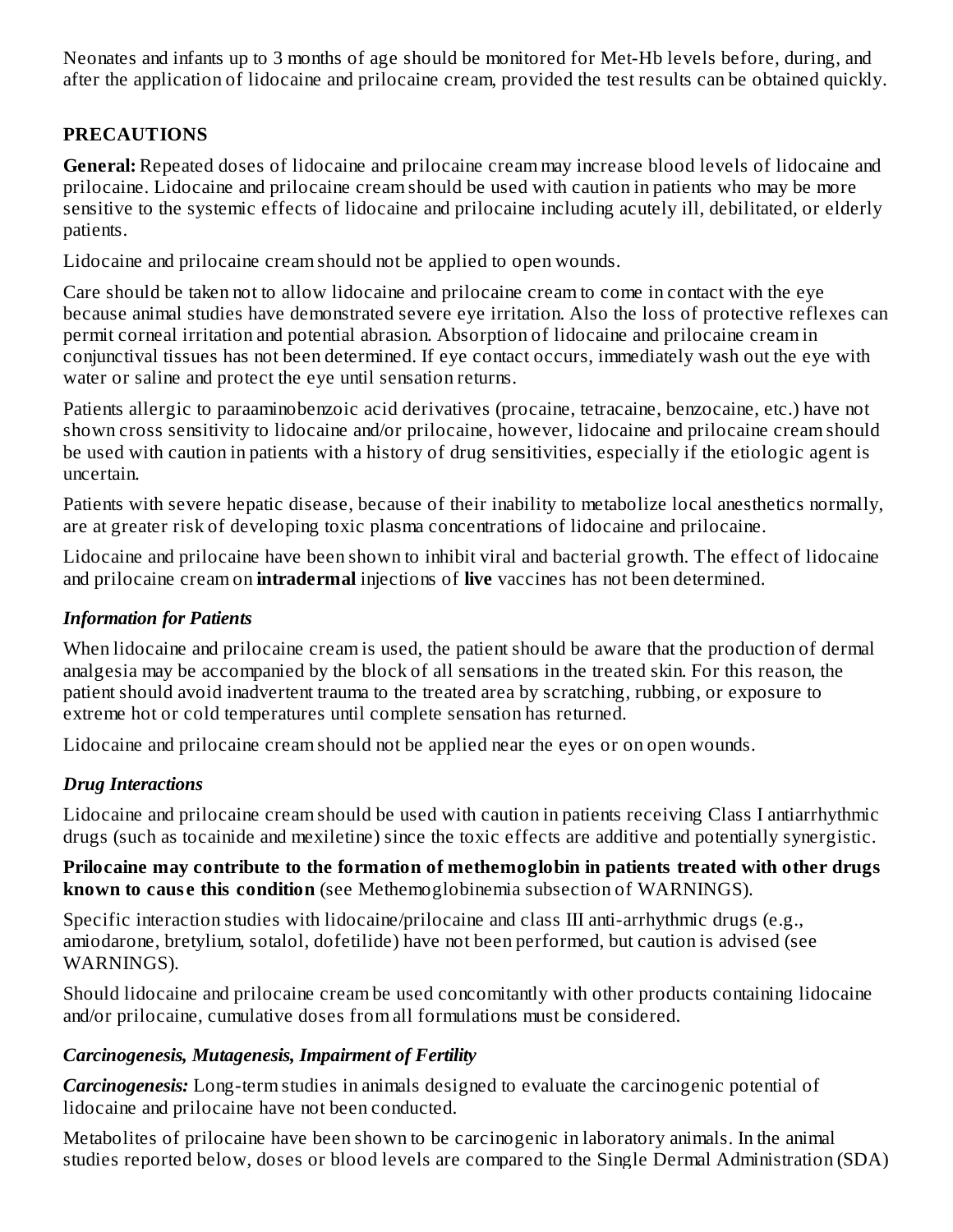of 60 g of lidocaine and prilocaine cream to 400 cm<sup>2</sup> for 3 hours to a small person (50 kg). The typical application of lidocaine and prilocaine cream for one or two treatments for venipuncture sites (2.5 or 5 g) would be 1/24 or 1/12 of that dose in an adult or about the same mg/kg dose in an infant.

Chronic oral toxicity studies of *ortho*-toluidine, a metabolite of prilocaine, in mice (450 to 7,200 mg/m<sup>2</sup>; 60 to 960 times SDA) and rats (900 to 4,800 mg/m<sup>2</sup>; 60 to 320 times SDA) have shown that *ortho*-toluidine is a carcinogen in both species. The tumors included hepatocarcinomas/adenomas in female mice, multiple occurrences of hemangiosarcomas/hemangiomas in both sexes of mice, sarcomas of multiple organs, transitional-cell carcinomas/papillomas of urinary bladder in both sexes of rats, subcutaneous fibromas/fibrosarcomas and mesotheliomas in male rats, and mammary gland fibroadenomas/adenomas in female rats. The lowest dose tested (450 mg/m<sup>2</sup> in mice,900 mg/m<sup>2</sup> in rats, 60 times SDA) was carcinogenic in both species. Thus the no-effect dose must be less than 60 times SDA. The animal studies were conducted at 150 to 2,400 mg/kg in mice and at 150 to 800 mg/kg in rats. The dosages have been converted to mg/m<sup>2</sup> for the SDA calculations above.

*Mutagenesis:* The mutagenic potential of lidocaine HCl has been tested in a bacterial reverse (Ames) assay in Salmonella, an *in vitro* chromosomal aberration assay using human lymphocytes and in an *in vivo* micronucleus test in mice. There was no indication of mutagenicity or structural damage to chromosomes in these tests.

*Ortho*-toluidine, a metabolite of prilocaine, at a concentration of 0.5 mcg/mL was genotoxic in *Escherichia coli* DNA repair and phage-induction assays. Urine concentrates from rats treated with *ortho*-toluidine (300 mg/kg orally; 300 times SDA) were mutagenic when examined in *Salmonella typhimurium* in the presence of metabolic activation. Several other tests on *ortho*-toluidine, including reverse mutations in five different *Salmonella typhimurium* strains in the presence or absence of metabolic activation and a study to detect single strand breaks in DNA of V79 Chinese hamster cells, were negative.

### *Impairment of Fertility:* See Use in Pregnancy.

**Us e in Pregnancy: Teratogenic Effects: Pregnancy Category B.** Reproduction studies with lidocaine have been performed in rats and have revealed no evidence of harm to the fetus (30 mg/kg subcutaneously; 22 times SDA). Reproduction studies with prilocaine have been performed in rats and have revealed no evidence of impaired fertility or harm to the fetus (300 mg/kg intramuscularly; 188 times SDA). There are, however, no adequate and well-controlled studies in pregnant women. Because animal reproduction studies are not always predictive of human response, lidocaine and prilocaine cream should be used during pregnancy only if clearly needed.

Reproduction studies have been performed in rats receiving subcutaneous administration of an aqueous mixture containing lidocaine HCl and prilocaine HCl at 1:1 (w/w). At 40 mg/kg each, a dose equivalent to 29 times SDA lidocaine and 25 times SDA prilocaine, no teratogenic, embryotoxic or fetotoxic effects were observed.

# *Labor and Delivery*

Neither lidocaine nor prilocaine are contraindicated in labor and delivery. Should lidocaine and prilocaine cream be used concomitantly with other products containing lidocaine and/or prilocaine, cumulative doses from all formulations must be considered.

# *Nursing Mothers*

Lidocaine, and probably prilocaine, are excreted in human milk. Therefore, caution should be exercised when lidocaine and prilocaine cream is administered to a nursing mother since the milk: plasma ratio of lidocaine is 0.4 and is not determined for prilocaine.

# *Pediatric Use*

Controlled studies of lidocaine and prilocaine cream in children under the age of seven years have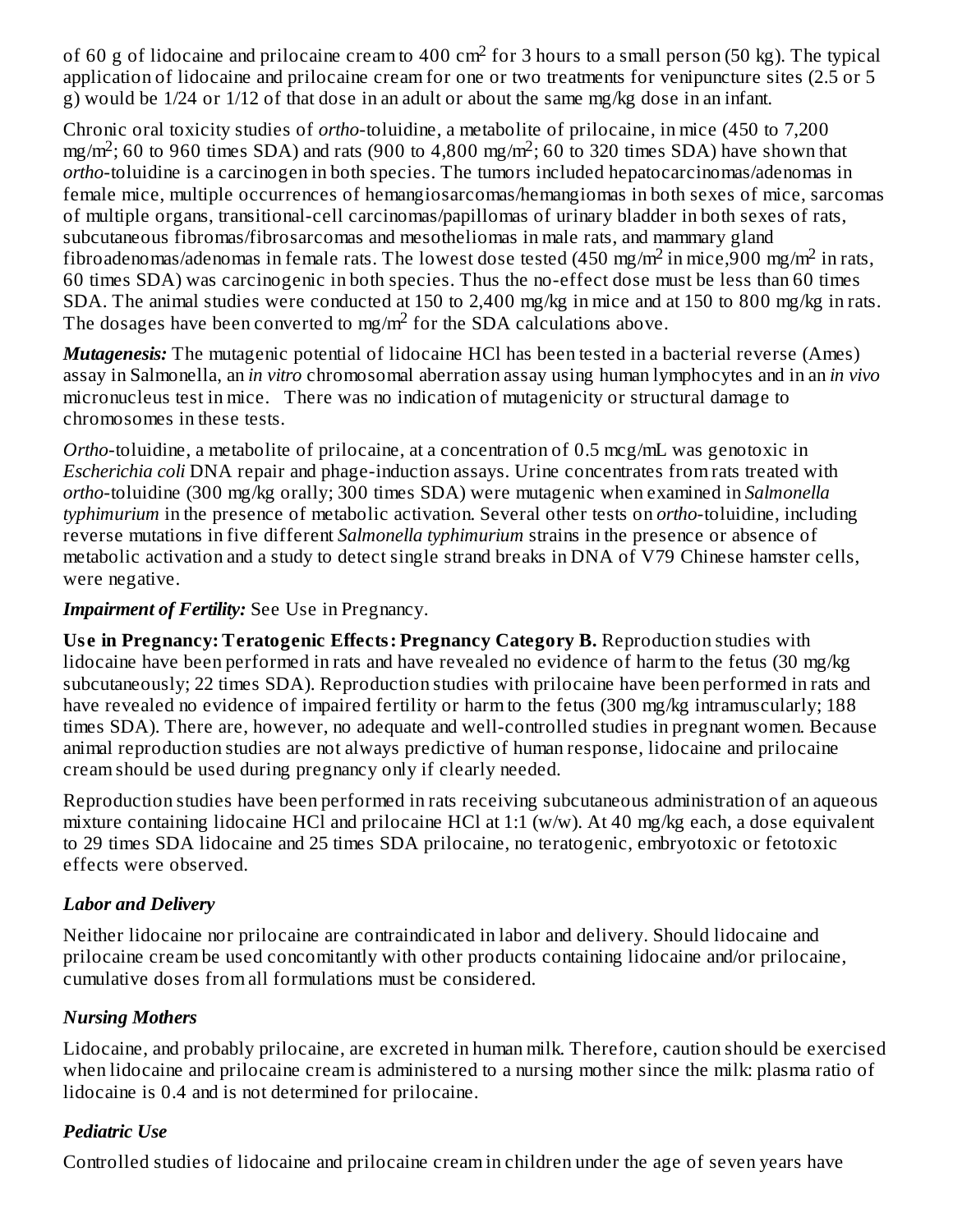shown less overall benefit than in older children or adults. These results illustrate the importance of emotional and psychological support of younger children undergoing medical or surgical procedures.

Lidocaine and prilocaine cream should be used with care in patients with conditions or therapy associated with methemoglobinemia (see Methemoglobinemia subsection of WARNINGS).

When using lidocaine and prilocaine cream in young children, especially infants under the age of 3 months, care must be taken to insure that the caregiver understands the need to limit the dose and area of application, and to prevent accidental ingestion (see DOSAGE AND ADMINISTRATION and Methemoglobinemia).

**In neonates (minimum gestation: 37 weeks) and children weighing less than 20 kg, the area and duration of application should be limited (s ee TABLE 2 in Individualization of Dos e).** Studies have not demonstrated the efficacy of lidocaine and prilocaine cream for heel lancing in neonates.

## *Geriatric Use*

Of the total number of patients in clinical studies of lidocaine and prilocaine cream, 180 were age 65 to 74 and 138 were 75 and over. No overall differences in safety or efficacy were observed between these patients and younger patients. Other reported clinical experience has not identified differences in responses between the elderly and younger patients, but greater sensitivity of some older individuals cannot be ruled out.

Plasma levels of lidocaine and prilocaine in geriatric and non-geriatric patients following application of a thick layer of lidocaine and prilocaine cream are very low and well below potentially toxic levels. However, there are no sufficient data to evaluate quantitative differences in systemic plasma levels of lidocaine and prilocaine between geriatric and non-geriatric patients following application of lidocaine and prilocaine cream.

Consideration should be given for those elderly patients who have enhanced sensitivity to systemic absorption. (See PRECAUTIONS.)

After intravenous dosing, the elimination half-life of lidocaine is significantly longer in elderly patients (2.5 hours) than in younger patients (1.5 hours). (See CLINICAL PHARMACOLOGY.)

# **ADVERSE REACTIONS**

**Localized Reactions:** During or immediately after treatment with lidocaine and prilocaine cream on intact skin, the skin at the site of treatment may develop erythema or edema or may be the locus of abnormal sensation. Rare cases of discrete purpuric or petechial reactions at the application site have been reported. Rare cases of hyperpigmentation following the use of lidocaine and prilocaine cream have been reported. The relationship to lidocaine and prilocaine cream or the underlying procedure has not been established. In clinical studies on intact skin involving over 1,300 lidocaine and prilocaine cream-treated subjects, one or more such local reactions were noted in 56% of patients, and were generally mild and transient, resolving spontaneously within 1 or 2 hours. There were no serious reactions which were ascribed to lidocaine and prilocaine cream.

Two recent reports describe blistering on the foreskin in neonates about to undergo circumcision. Both neonates received 1.0 g of lidocaine and prilocaine cream.

In patients treated with lidocaine and prilocaine cream on intact skin, local effects observed in the trials included: paleness (pallor or blanching) 37%, redness (erythema) 30%, alterations in temperature sensations 7%, edema 6%, itching 2% and rash, less than 1%.

In clinical studies on genital mucous membranes involving 378 lidocaine and prilocaine cream-treated patients, one or more application site reactions, usually mild and transient, were noted in 41% of patients. The most common application site reactions were redness (21%), burning sensation (17%) and edema (10%).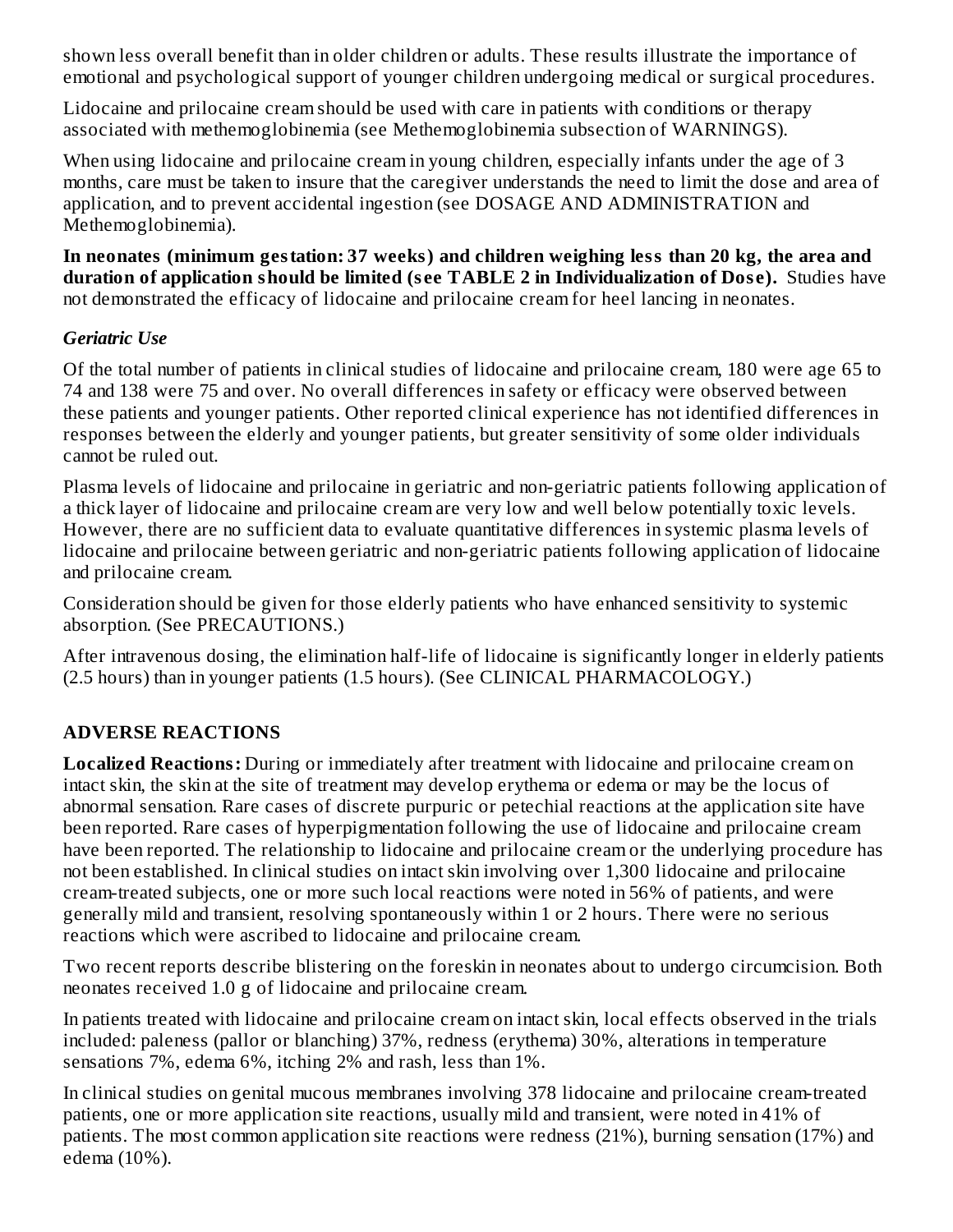**Allergic Reactions:** Allergic and anaphylactoid reactions associated with lidocaine or prilocaine can occur. They are characterized by urticaria, angioedema, bronchospasm, and shock. If they occur they should be managed by conventional means. The detection of sensitivity by skin testing is of doubtful value.

**Systemic (Dos e Related) Reactions:** Systemic adverse reactions following appropriate use of lidocaine and prilocaine cream are unlikely due to the small dose absorbed (see Pharmacokinetics subsection of CLINICAL PHARMACOLOGY). Systemic adverse effects of lidocaine and/or prilocaine are similar in nature to those observed with other amide local anesthetic agents including CNS excitation and/or depression (light-headedness, nervousness, apprehension, euphoria, confusion, dizziness, drowsiness, tinnitus, blurred or double vision, vomiting, sensations of heat, cold or numbness, twitching, tremors, convulsions, unconsciousness, respiratory depression and arrest). Excitatory CNS reactions may be brief or not occur at all, in which case the first manifestation may be drowsiness merging into unconsciousness. Cardiovascular manifestations may include bradycardia, hypotension and cardiovascular collapse leading to arrest.

# **OVERDOSAGE**

Peak blood levels following a 60 g application to 400  $\rm cm^2$  of intact skin for 3 hours are 0.05 to 0.16 mcg/mL for lidocaine and 0.02 to 0.10 mcg/mL for prilocaine. Toxic levels of lidocaine (>5 mcg/mL) and/or prilocaine (>6 mcg/mL) cause decreases in cardiac output, total peripheral resistance and mean arterial pressure. These changes may be attributable to direct depressant effects of these local anesthetic agents on the cardiovascular system. In the absence of massive topical overdose or oral ingestion, evaluation should include evaluation of other etiologies for the clinical effects or overdosage from other sources of lidocaine, prilocaine or other local anesthetics. Consult the package inserts for parenteral Xylocaine (lidocaine HCl) or Citanest (prilocaine HCl) for further information for the management of overdose.

# **DOSAGE AND ADMINISTRATION**

**Adult Patients-Intact Skin:** A thick layer of lidocaine and prilocaine cream is applied to intact skin and covered with an occlusive dressing (see INSTRUCTIONS FOR APPLICATION).

**Minor Dermal Procedures:** For minor procedures such as intravenous cannulation and venipuncture, apply 2.5 grams of lidocaine and prilocaine cream (1/2 the 5 g tube) over 20 to 25 cm<sup>2</sup> of skin surface for at least 1 hour. In controlled clinical trials using lidocaine and prilocaine cream, two sites were usually prepared in case there was a technical problem with cannulation or venipuncture at the first site.

**Major Dermal Procedures:** For more painful dermatological procedures involving a larger skin area such as split thickness skin graft harvesting, apply 2 grams of lidocaine and prilocaine cream per 10 cm<sup>2</sup> of skin and allow to remain in contact with the skin for at least 2 hours.

**Adult Male Genital Skin:** As an adjunct prior to local anesthetic infiltration, apply a thick layer of lidocaine and prilocaine cream  $(1 g/10 cm^2)$  to the skin surface for 15 minutes. Local anesthetic infiltration should be performed immediately after removal of lidocaine and prilocaine cream.

Dermal analgesia can be expected to increase for up to 3 hours under occlusive dressing and persist for 1 to 2 hours after removal of the cream. The amount of lidocaine and prilocaine absorbed during the period of application can be estimated from the information in TABLE 2, \*\* footnote, in Individualization of Dose.

**Adult Female Patients-Genital Mucous Membranes:** For minor procedures on the female external genitalia, such as removal of condylomata acuminata, as well as for use as pretreatment for anesthetic infiltration, apply a thick layer (5 to 10 grams) of lidocaine and prilocaine cream for 5 to 10 minutes.

Occlusion is not necessary for absorption, but may be helpful to keep the cream in place. Patients should be lying down during the lidocaine and prilocaine cream application, especially if no occlusion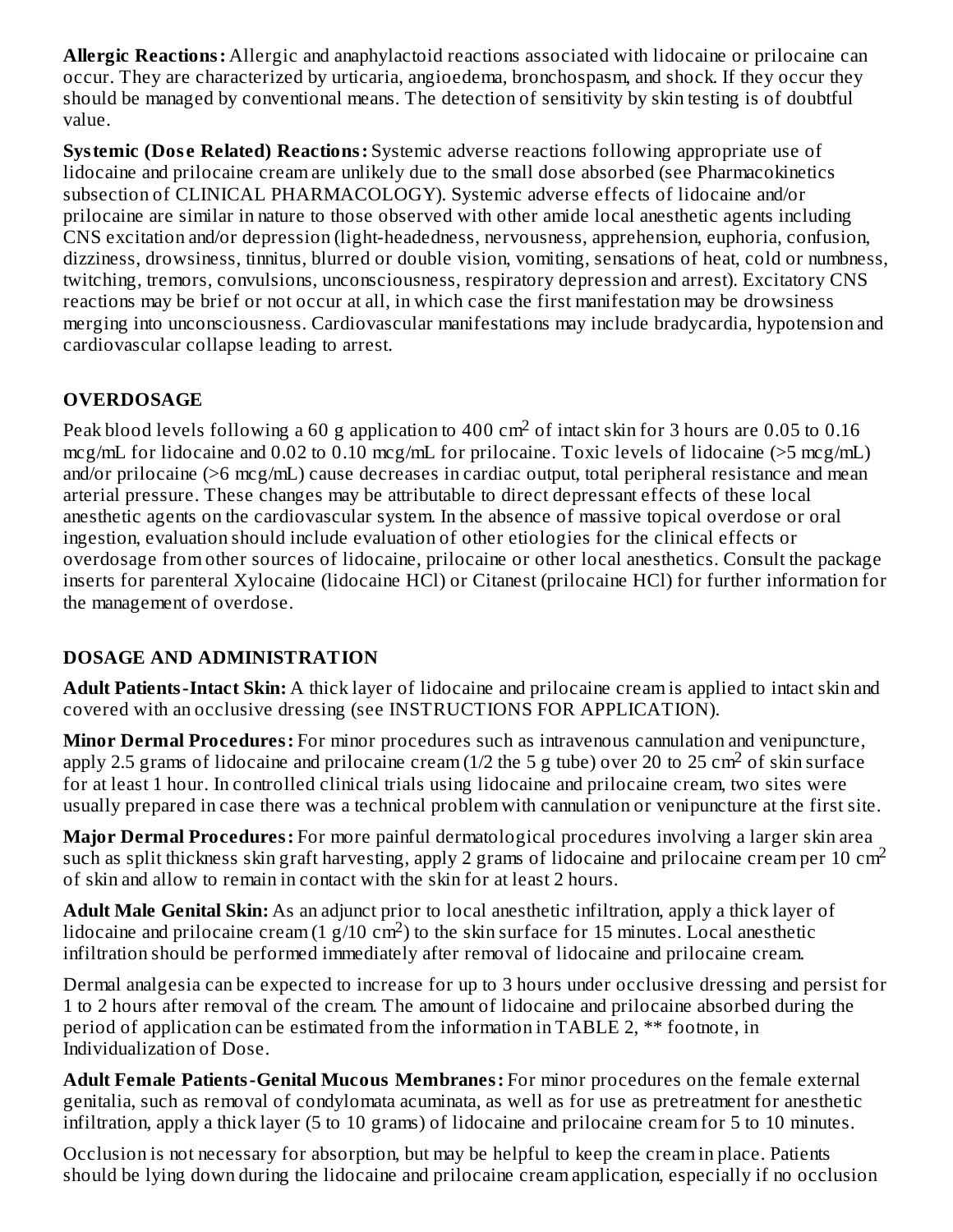is used. The procedure or the local anesthetic infiltration should be performed immediately after the removal of lidocaine and prilocaine cream.

**Pediatric Patients-Intact Skin:** The following are the maximum recommended doses, application areas and application times for lidocaine and prilocaine cream based on a child's age and weight:

| Age and Body Weight<br><b>Requirements</b>    | <b>Maximum Total Dose of Lidocaine</b><br>and Prilocaine Cream | <b>Maximum</b>     | <b>Maximum</b><br><b>Application Area Application Time</b> |
|-----------------------------------------------|----------------------------------------------------------------|--------------------|------------------------------------------------------------|
| 0 up to 3 months or $<$ 5<br>kg               | 1 <sub>g</sub>                                                 | $10 \text{ cm}^2$  | 1 hour                                                     |
| 3 up to 12 months and $>$  <br>$5 \text{ kg}$ | 2g                                                             | $20 \text{ cm}^2$  | 4 hours                                                    |
| 1 to 6 years and $>$ 10 kg                    | 10 g                                                           | $100 \text{ cm}^2$ | 4 hours                                                    |
| 7 to 12 years and $>$ 20<br>kg                | 20 g                                                           | $200 \text{ cm}^2$ | 4 hours                                                    |

Please note: If a patient greater than 3 months old does not meet the minimum weight requirement, the maximum total dose of lidocaine and prilocaine cream should be restricted to that which corresponds to the patient's **weight** (see INSTRUCTIONS FOR APPLICATION)**.**

Practitioners should carefully instruct caregivers to avoid application of excessive amounts of lidocaine and prilocaine cream (see PRECAUTIONS).

When applying lidocaine and prilocaine cream to the skin of young children, care must be taken to maintain careful observation of the child to prevent accidental ingestion of lidocaine and prilocaine cream, or the occlusive dressing. A secondary protective covering to prevent inadvertent disruption of the application site may be useful.

#### **Lidocaine and prilocaine cream should not be us ed in neonates with a gestational age less than 37 weeks nor in infants under the age of twelve months who are receiving treatment with methemoglobin-inducing agents (s ee Methemoglobinemia subs ection of WARNINGS).**

When lidocaine and prilocaine cream is used concomitantly with other products containing local anesthetic agents, the amount absorbed from all formulations must be considered (see Individualization of Dose). The amount absorbed in the case of lidocaine and prilocaine cream is determined by the area over which it is applied and the duration of application under occlusion (see TABLE 2, \*\* footnote, in Individualization of Dose).

Although the incidence of systemic adverse reactions with lidocaine and prilocaine cream is very low, caution should be exercised, particularly when applying it over large areas and leaving it on for longer than 2 hours. The incidence of systemic adverse reactions can be expected to be directly proportional to the area and time of exposure (see Individualization of Dose).

# **INSTRUCTIONS FOR APPLICATION**

To measure 1 gram of lidocaine and prilocaine cream, the cream should be gently squeezed out of the tube as a narrow strip that is 1.5 inches (3.8 cm) long and 0.2 inches (5 mm) wide. The strip of lidocaine and prilocaine cream should be contained within the lines of the diagram shown below.

# $\approx 1$  g strip

# 1.5 x 0.2 inches

Use the number of strips that equals your dose, like the examples in the table below.

Dosing Information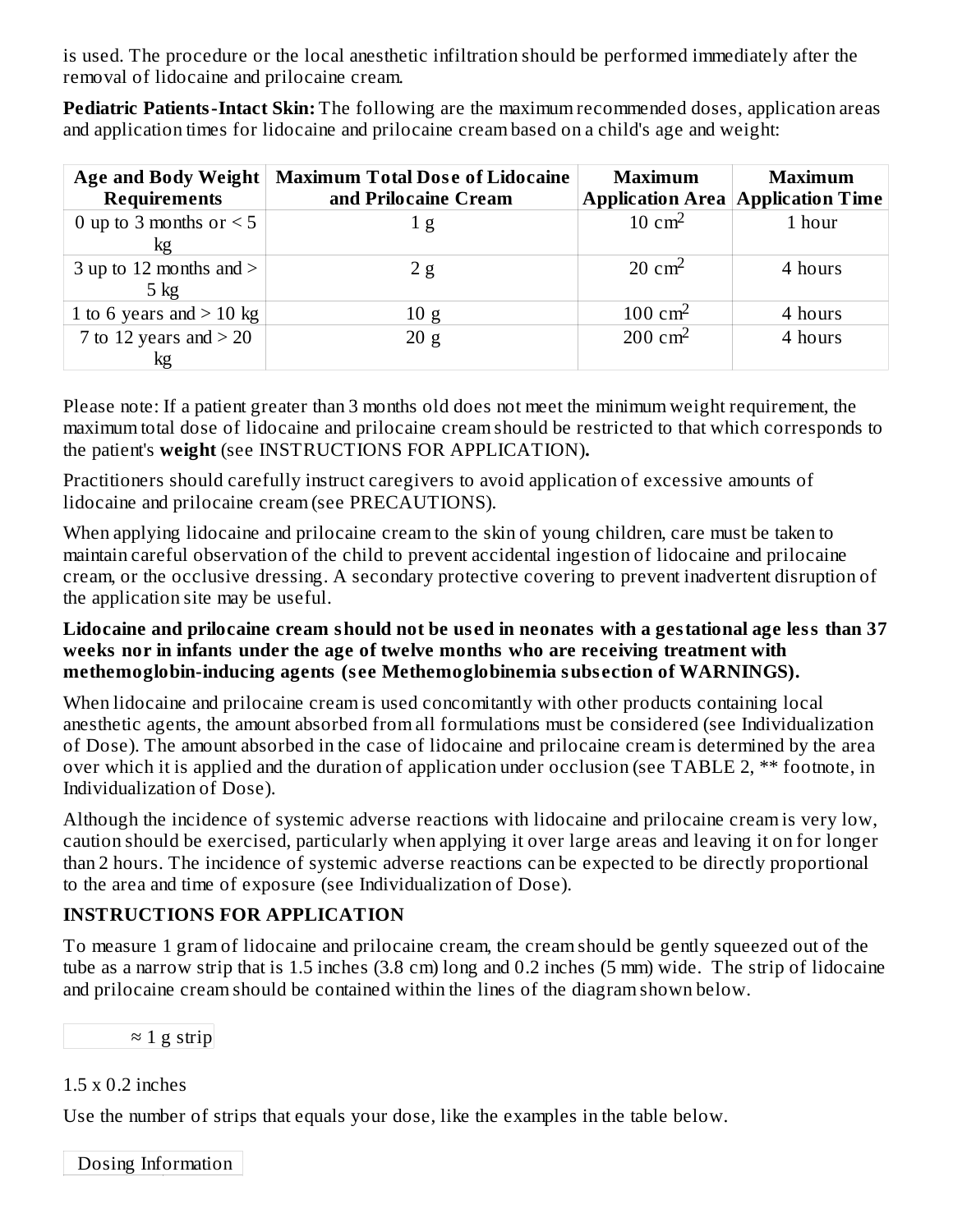| 1 gram $=$               | 1 strip  |
|--------------------------|----------|
| 2 grams $=$              | 2 strips |
| 2.5 grams $=$ 2.5 strips |          |

For adult and pediatric patients, apply ONLY as prescribed by your physician.

If your child is below the age of 3 months or small for their age, please inform your doctor before applying lidocaine and prilocaine cream, which can be harmful, if applied over too much skin at one time in young children.

When applying lidocaine and prilocaine cream to the intact skin of young children, it is important that they be carefully observed by an adult in order to prevent the accidental ingestion of or eye contact with lidocaine and prilocaine cream.

Lidocaine and prilocaine cream must be applied to intact skin at least 1 hour before the start of a routine procedure and for 2 hours before the start of a painful procedure. A protective covering of the cream is not necessary for absorption but may be helpful to keep the cream in place. If using a protective covering, your doctor will remove it, wipe off the lidocaine and prilocaine cream, and clean the entire area with an antiseptic solution before the procedure.

The duration of effective skin anesthesia will be at least 1 hour after removal of the protective covering.

### **PRECAUTIONS:**

- 1. Do not apply near eyes or on open wounds.
- 2. Keep out of reach of children.

3. If your child becomes very dizzy, excessively sleepy, or develops duskiness of the face or lips after applying lidocaine and prilocaine cream, remove the cream and contact your physician at once.

#### **Call your doctor for medical advice about side effects. You may report side effects to FDA at 1- 800-FDA-1088.**

### **HOW SUPPLIED**

Product: 50090-2167 NDC: 50090-2167-0 30 g in a TUBE / 1 in a CARTON

### **Lidocaine and Prilocaine**